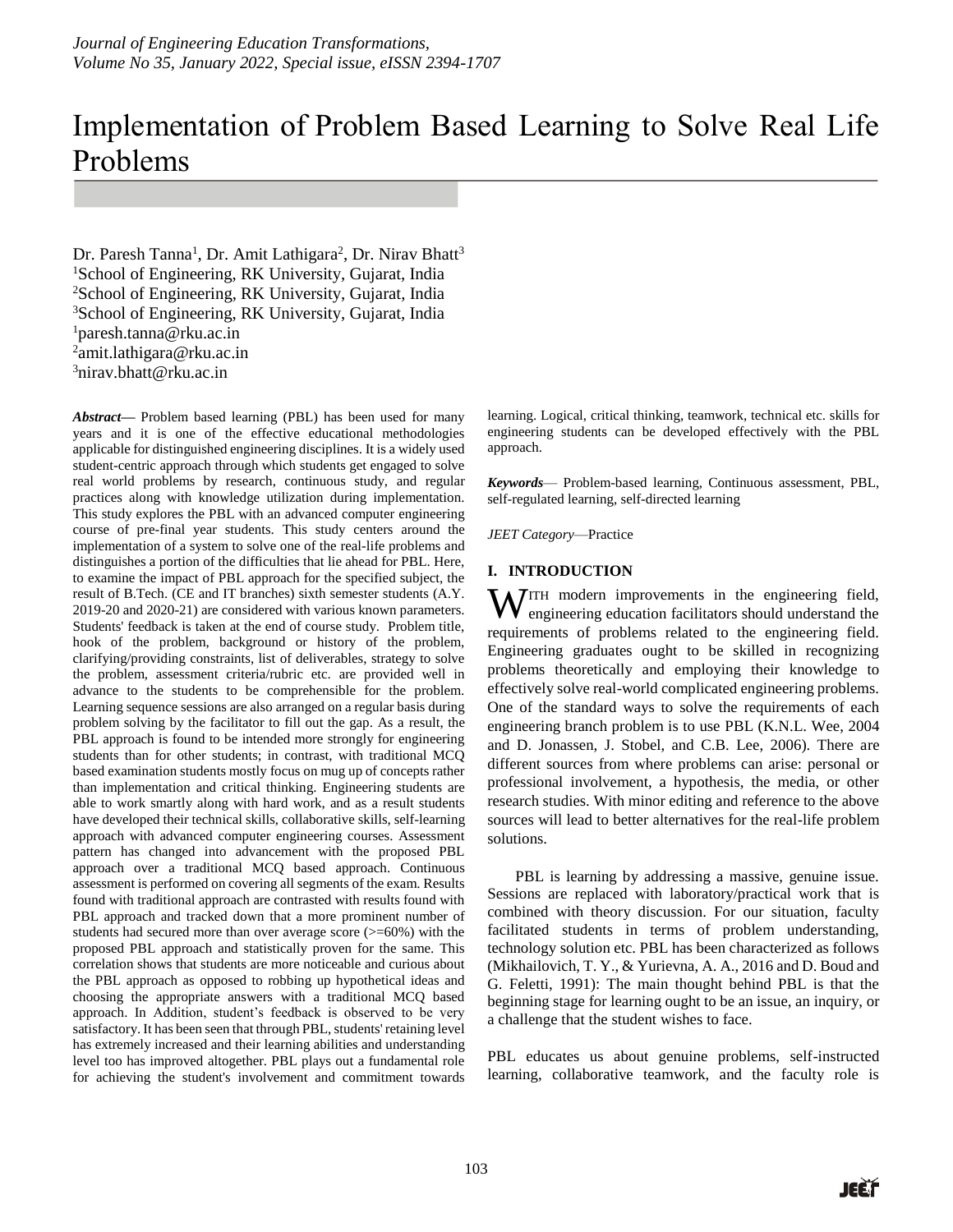converted into facilitator. Another definition, from Biggs (J. Biggs, 1999), students are divided into different small learning groups, after that they start discussion with facilitator, peers, and other stakeholders. The upgradation of courses into advanced levels in the computer engineering/IT branches can lead to PBL for learning by motivation, interest in new courses, easy and engaged learning, students' higher retention ratio, etc. Genuine real time problems can be assigned to students and can stimulate students for their own responsibility and, therefore, lighten up to decrease the disappointment and abstention rates.

## **II. LITERATURE REVIEW**

One of the important teaching techniques is PBL that leads students to learn concepts and principles by solving complex real-life problems contrasted to traditional approaches where facts and concepts are taught directly in an informative manner. PBL plays a major role for students to develop their critical problem-solving skills with deeper thinking, improvised abilities, and interpersonal skills. This also offers great opportunities by doing tasks in teams, discovering, and assessing findings, and life-long learning (Duch et al, 2001). Each subject has a wider scope with PBL by little creativity. Although, the basic problems will be different based on relevant discipline (Duch, Groh, and Allen, 2001).

The constructive learning approach is mainly based on the student-centric learning model that is being affixed by PBL (J. R. Savery and T.M. Duffy, 2011, C. E. Hmelo-Silver, 2004). With PBL, individuals play a major role for imposing their knowledge when in physical and social contexts seeking for the cognitive nature of process for solving problems (D.H. Schunk, 2004). Alternatively, knowledge is learned in the process of social mediation, and social interaction can help to learn many concepts. With the aid of present and preceding knowledge and experience, it becomes easy for each student to understand new concepts (J. R. Savery and T.M. Duffy, 2011).

One of the best outcomes that comes out through PBL is learning through deep-content i.e., being agreed by many authors (C. E. Hmelo-Silver et. al., 2004). Students have enhanced their best learning outcomes that can be found through much evidence by authors (D. Gijbels et. al., 2005 and E. Nuutila et. al., 2005). It is mostly found that students' performing and studying outcomes are correlated with PBL elements. The term "deep-content knowledge acquisition by students" is being determined with the quality of the problem that is into the form of theories, standards, and processes (W. Hung, 2006). Contrasting traditional approaches i.e., based on theory lecture-based approach, where learning becomes by memorization (D. Gijbels, 2005) of concepts and principles that may cause too many difficulties to bring out to the highest levels of implementation for learning. Facilitator responsibility (K.N.L. Wee, 2004) and assessment policy (D. Gijbels, 2005) aid students as helpful components for knowledge attainment.

Mantri et. al. (2008a) has formulated and assessed the course (i.e., Analog Electronics) with PBL approach. The researcher found substantial discrepancies among the mindsets of the PBL oriented group and control group. Also, PBL has played a vital role to improve the presentation and collaboration skills in the PBL subject. Mantri et. al. (2008b) had communicated with the HR persons of various companies who recommended foremost modifications in the education system that became necessary both in terms of curriculum design, and teaching learning methodology. Knowledge gain and skills assessment grades are compared for both conventional approach and PBL approach and positive results found with PBL approach. It is the need of today's era to train more faculties as facilitators so that PBL can become one of the best tools to provide satisfactory "Industry ready engineers" to the market.

Additionally, the authors (Dutt, S. et. al., 2009) have used the PBL approach to teach Digital Electronics courses and suggested its usage on a broader basis. It is, yet, essential to think about matters like a greater number of faculties involvement for PBL and the cost component, while the PBL is valuable in tiny division size, before turning across to PBL. Polanco et al. (2004) implemented PBL on earlier engineering subjects for first year students in Mexican University and had found that students got higher grades in succeeding semesters as well. CodeCraft (M. Ventura et al, 2015), had taught programming through PBL with the use of programming puzzles formulated to frame students through important concepts of programming and eCity (A. Andrade et al., 2015) i.e., a most knowing PBL-based city simulation, that implemented the theories and principles of maths, science, and engineering to solve problems concerned to the development of that city.

Nuutila et al. (2005) discussed the familiarity of PBL implementation in Helsinki University of Technology, Finland that's being more helpful as a tool to teach any engineering technological subject. Actually, authors have already started to use PBL since 1999 with the basic course on programming and through continuous practice they implemented PBL in 2008 for computer science courses for a central learning approach to benefit all the subjects and their students. In fact, they have supplemented the different on-going methods like troubleshooting, essays, conceptual mapping, case studies etc. with PBL approach.

Kay et al. (2010) has also implemented PBL for computer courses and made comparisons between without-PBL approach (1996) and with-PBL approach (1998) and found significant expansion in terms of programming skills with PBL approach. Authors had implemented PBL to improve the competency in computer programming with the use of modern OOP languages and frameworks, also to improve the quality of programming codes with the use of proper techniques, capability to implement different concepts with critical thinking and problem-solving skills.

In 2018, a new PBL methodology was pioneered to the curriculum of BSc Information Systems at the Edge Hill College of Higher Education in the United Kingdom (Martins et. al., 2018). There were facilitators and their supporting team

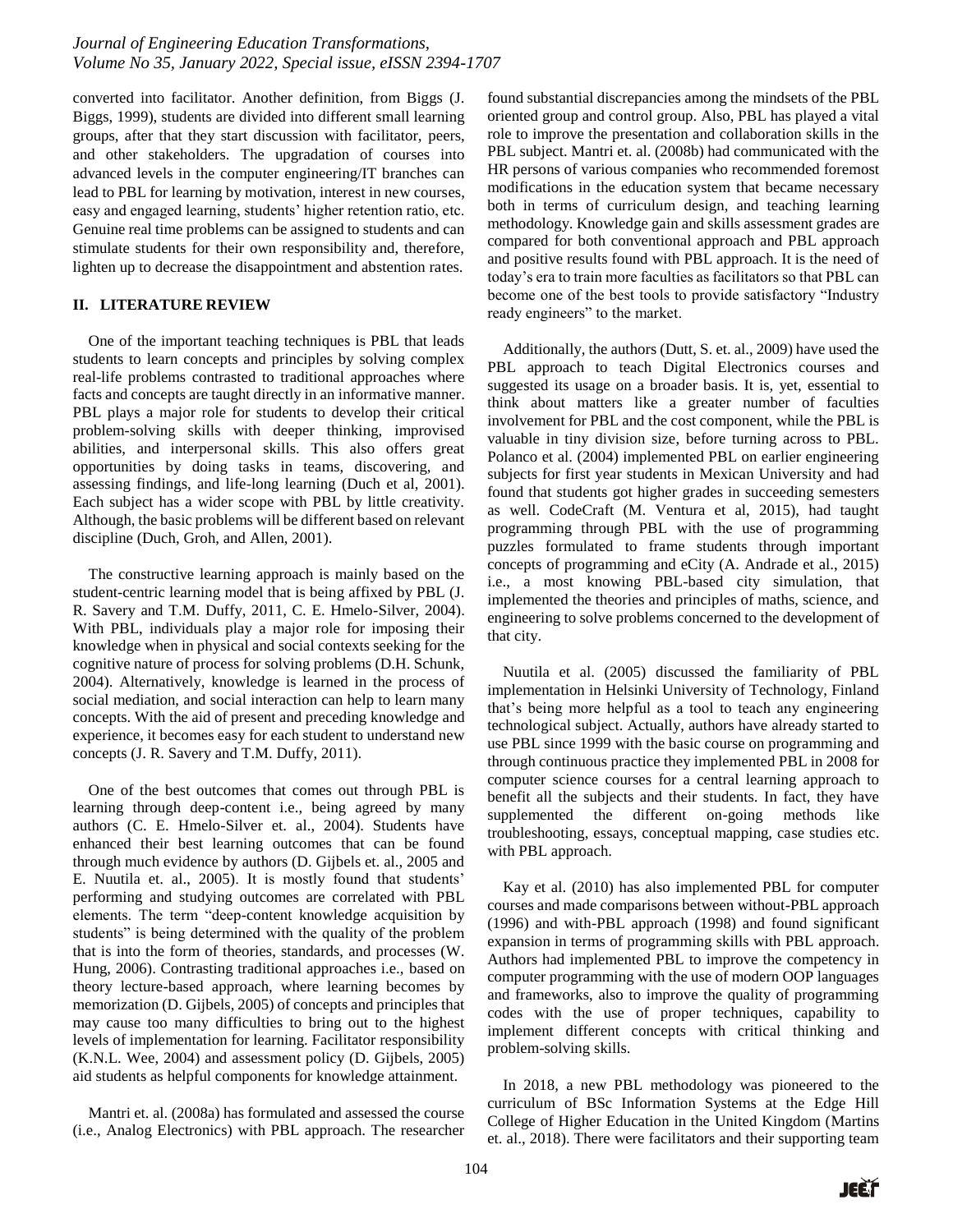to assist students and Beaumont and Fox (Martins et. al., 2018) indicated that students were involved through the problems and exhibited significant innovation and fortitude to solve the assigned problem. Mikhailovich, T. Y., & Yurievna, A. A. (2016) implemented PBL for laboratory tasks in a technical college and found remarkable involvement of students for learning via solving problems.

J. Biggs (1999) employed the PBL approach to instruct for Java program coding in computer labs which assisted students learning coding for an earlier stage. Learning programming skills with Java language through labs consisted of solving problems utilizing a computer and syntactic and semantic parts of computer languages. Each student had been evaluated, results generated accordingly and guided to them throughout PBL implementation to learn Java programming language. This way students get motivated to emphasize more on their thoughts and the assistance by the facilitator.

It is very important for universities to provide computer engineering professionals with the skills and abilities the IT industry needs to communicate these challenges (Mishra et al., 2007; Brodie et al., 2008). Furthermore, earlier findings have indicated that there is a large gap between the needs of the software industry and the education of future computer engineers (Beckman et al.,1997; Garousi et al., 2020). In 1995, the industry discovered that universities did not provide computer engineers that met its needs (Mengel, 1995), and in 2016, Universities in UK industry still believe that universities do not offer computer engineers who meet their needs (Shadbolt, 2016). The cause of this disparity is not clear. The study recommended that this dilemma could be syllabus issue, delivery of content, or both (Maguire et al., 2019).

A latest survey (Deep et al., 2019) has been conducted to discover and verify the effectiveness of PBL in enhancing and emerging college students' soft skills, where PBL is used to improve students' soft skills and group learning. Also, the author noticed that it had a considerable down strained communication conflict. THAKUR at. Al. (2021) discussed the need of Problem Based Learning in Education for Sustainable Development in India. Authors also discussed around 17 goals for sustainable development. The Author has also discussed Sustainable development i.e., it is not something that can be accomplished in a day or two, so it desires to be indoctrinated at an early age if possible.

As to deal with issues regularly and the world is brimming with promising circumstances and potential outcomes to make things better, our engineering education system should establish the reasons that can empower students to recognize, outline and resolve the problems. The proposed approach depends on the PBL approach. The proposed approach isn't only a variation in existing technique, it is an essential change in speculation; in approach; in objectives and results. It will change connections among facilitators and students; among learners themselves; and among society and organization.

PBL skills are valuable which may be possibly expected from students to get along with their CE/IT engineering degree. Generally teaching slots are allocated to students for developing their skills and facilitators assess them continuously. At the same time, it becomes possible to establish the learning within the context of computer-oriented branches along with the perspective of advanced java subjects (i.e., considered in this study).

# **III. METHODOLOGY**

"If students do not learn to think with the knowledge they are stockpiling, they might as well not have it" $\sim$  David Perkins.

To cope with the challenges of the education system, it's a need to work on National Education Policy 2020 i.e., for Higher Education Guidelines like towards a more holistic and multidisciplinary education, optimal learning environments and support for students, motivated, energized, and capable faculty etc.

By working on the implementation process, we found the following things as necessary in the form documents for implementing the PBL approach. (i) Problem Characteristics – Guide, (ii) Learning Sequence – Guide, (iii) Problem Design – Guide, (iv) Problem Design Template, and (v) Student Pack

As per PBL approach, problem should satisfy the different characteristics, like:

- a) Lead to learning issues Problems should be designed in a way which will help students to lead towards learning issues. It should lead to discovering learning objectives as well.
- b) Trigger interest Interest is a key parameter to do any task. Problems should be written in a way, which will generate an interest among students to discover solutions to them.
- c) Be of suitable clarity and format Problems should be written and presented clearly in simple format with clear instructions and possible directions, if any.
- d) Stimulate critical reasoning Problems should not have straight away readily available solutions. To solve a problem, students need to think critically about its possible solutions as an effective team member.
- e) Promote self-directed learning Solution of problems should not be messy and it should be from a domain which will ignite self-directed learning.
- f) Be of appropriate difficulty Problem neither should not be too complex or too easy. Design a problem in such a way that, learner will solve it by referring to available resources.
- g) Enable application or use Provide problems from the real world. Design problems in such a way that its solution will be used by people in real time.

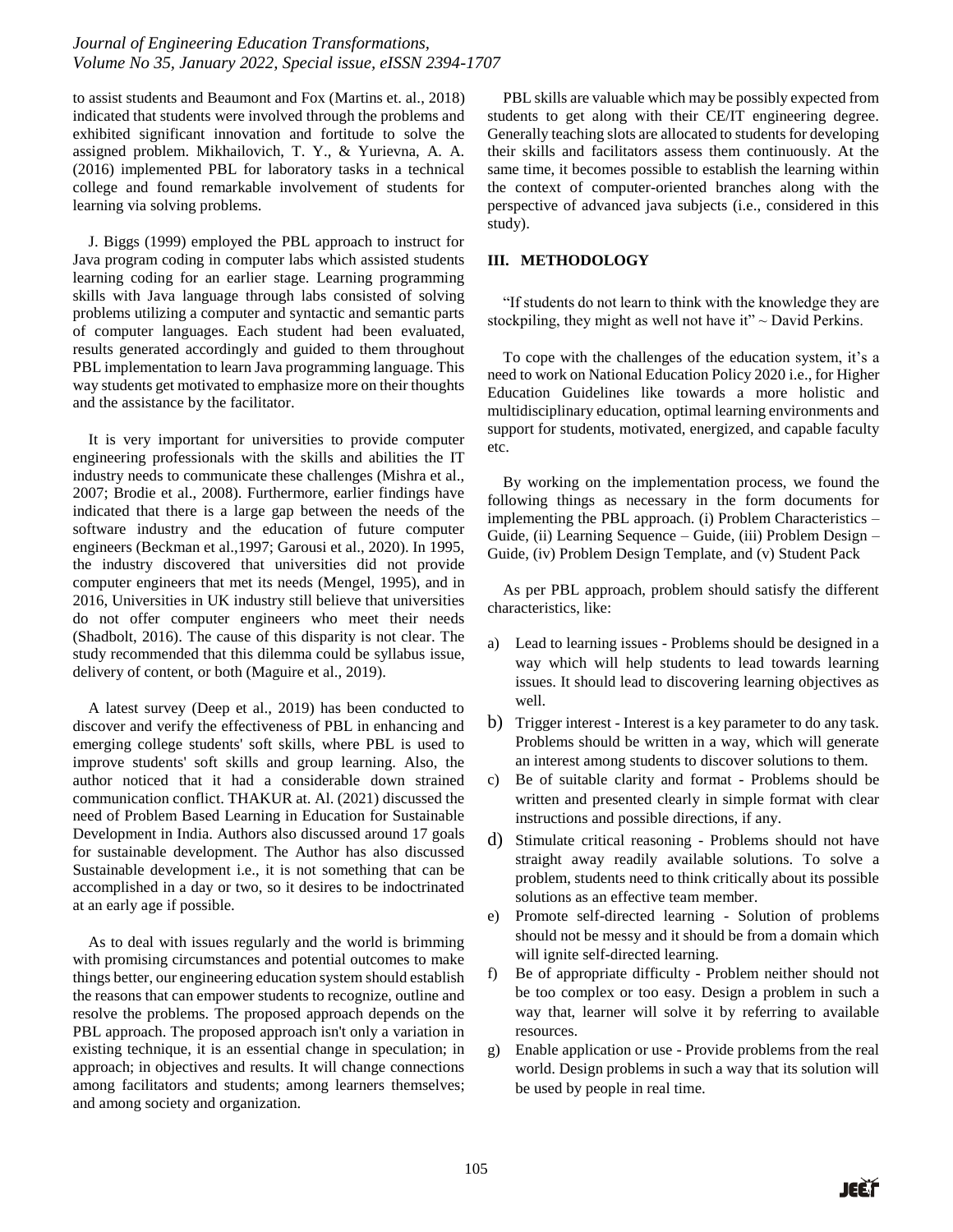- h) Stimulate elaboration Problems should be designed in such a way that it is easy to understand and specifies important keywords related to the problem.
- i) Relate to prior knowledge Design problems in such a way that it requires prior knowledge to solve. It will help learners to relate domain specific prior knowledge.
- j) Promote teamwork Design problems in a way which leads students to work in a team. It should be of the type which gives importance to each team member to get its solution.

It is also necessary to define the role of student in advance during PBL implementation and through our study it is found that student's role during PBL approach is: to understand the "problem" as an opportunity or challenge, to develop critical thinking to solve real world, complex and messy problems, to understand the importance of collaboration and teamwork, to practice self-directed learning, to develop problem solving approaches for professional practice, etc.

It is also necessary to define the role of facilitator in advance during PBL implementation and through our study it is found that facilitator role during PBL approach is : to guide the students to through a process of knowledge construction, to manage collaborative learning environment, to foster selfdirected learning, to be as a process expert for a facilitator, not a content expert and make the necessary preparations to facilitate PBL, to provide structured learning environment for a potentially messy, ill-structured real world problem, to model suitable proficient practice, including being moral, authentic and rigorous, and accepting ongoing opportunities to study and grow as specialists.

PBL is not a mere series of lectures but it's going to be vital for many students' careers. So, it's necessary to provide adequate learning environment to students throughout the PBL implementation process like: (i) students should be given sufficient time to meet the desired learning outcomes, (ii) a learning cycle should comprise of time spent with the facilitator, in self-study and in collaboration with other students, (iii) the learning environment needs to mirror aspects of professional life but still be a safe learning environment where students can make mistakes, etc.

To implement the PBL approach in our university, it has been found for adequate prior knowledge and skills acquisition with aspects like : the learning of knowledge and skills are better achieved when anchored to a larger activity or problem, the learner is not a blank slate but brings past experiences and cultural factors to a situation; these should be built upon in the new learning activity, activation of prior knowledge is an important part of learning something new, knowledge should be justified and not merely accepted as true, knowledge and skills need to be practiced and applied in order to be mastered.

Through PBL implementation in our university, it has been found for facilitation and scaffolding that: the educator's role is that of a facilitator, students need time and space to learn; they do not necessarily learn just because they are told something,

understanding is better achieved in a structured manner with learning aids provided at appropriate time, etc.

Through PBL implementation in our university, it has been found that: small teams act as an important support mechanism for students, knowledge evolves through social negotiation, through making mistakes and being able to resolve these mistakes, conflicting views stimulate discussions and facilitate learning, therefore diversity should be encouraged etc.

Through PBL implementation in our university, it has been found for self-directed learning that: independent study time has a positive impact on students' achievement, students need self-directed study time to determine knowledge gaps, to gather information, to process information and to reorganize information, etc.

Through PBL implementation in our university, it has been found that: reflection is necessary for learning to be deep and transformative; some form of reflection orientated questions or triggers should be used to help provoke students' reflection, how students acquire knowledge is as important as the knowledge itself, etc.

Through PBL implementation in our university, it has been found for assessment that : assessment needs to be meaningful to students and students should be regularly assessed in a holistic manner, the criteria for assessment should be made clear to students and should reinforce the focus on learning with a clear emphasis upon explaining, critiquing and defending, students' learning abilities should be developed and emphasized through assessment, feedback from the facilitator should be formative, continuous, timely and individualized to help students to improve.

As discussed, this study explores the PBL implementation with an advanced computer engineering course (i.e., advanced java) of pre-final year students.

At the beginning, PBL approach starts with a flow that contains problem title, hook, background/history of the problem, providing constraints, problem conclusion, assessment strategy, deliverables, evaluation guidelines, rubrics etc. These points helped a lot to the students for critical thinking. Even the actual workflow highlights the key scenarios for PBL implementation.

This PBL component deals with the student's ability to analyze, evaluate and apply the technical knowledge of programming language. This component will increase the student's ability to perform the desired tasks. This assessment component deals with students' ability to develop and design robust web-based applications.

### **Assigned Problem Flow:**

**Problem Title:** Grocery Booking System for Retail Small **Shoppers**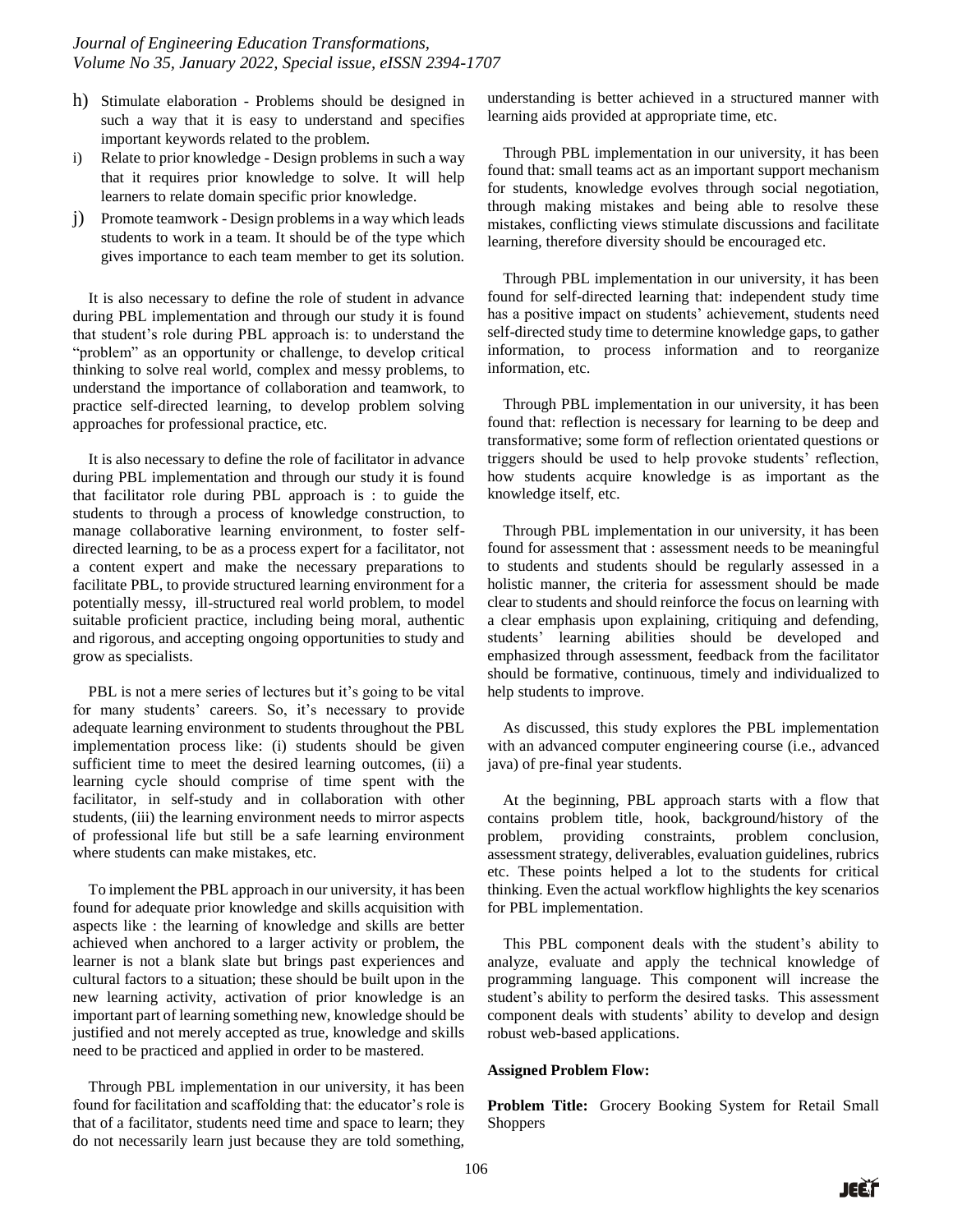**Learning Outcomes with PBL:** The list of expected outcomes was identified before implementation of PBL is discussed below.

After PBL approach, student will be able to:

- Understand the problem and its solution and apply critical thinking
- Identify the requirements for assigned problem solution
- Design the structure of web application and database to represent assigned problem
- Develop a web application using Servlet, JSP, and JDBC/Hibernate to implement PBL approach

**Hook of the Problem:** One day Dineshbhai was given a list to buy grocery items. This list comprises different items that are needed on a daily basis. But he was surprised by seeing the list i.e., it was a list of 24 items and these 24 items should be purchased from 4 different shops since these shops are famous for such items and others are not having those items in the shop or they are not preferred to sell it. Finally, Dineshbhai managed to purchase these items, but it took around 55 mins due to lots of traffic in shops and also, he has sanitized himself around 10 times and taken lots of care for social distancing. Dineshbhai wondered, "Only if there was an online grocery system, he could have all 24 items with utmost priority of safety and also delivery boys' free time should be utilized effectively. And he will also be happy to track his order status."

**Background/history of the problem:** COVID-19 is disrupting all of us in an unprecedented manner. To deal with this situation, social distancing and minimum contacts are expected for us. Grocery items are the primary needs. Also, many nearby shops provide good quality products as per our needs. Purchasing different items from separate shops is generally the habit of many housewives. Also, government guidelines and safety precautions matter a lot for us to safeguard ourselves. In fact, after this pandemic situation, the need will also be as usual since many people are working with tight schedules and they will not be free to do such tedious work. Rather people may think to save this time and utilize it for their development or for any other purposes. Also, few retail shops are having home delivery options while others are not having such facilities. One of the shops has a booking facility through phone but it takes too much time with ordering for both sellers and customers. Sometimes it also happens that delivery boys are free for a few hours from different shops. Usually such a need arises due to a busy schedule of life or with such pandemic situations. Also, some items like bread, cheese, particular brand, and variety of khakhara, farsan, etc. are not available in all the shops. To purchase such items which are part of our daily needs, should also require some additional time. As such, considering real life scenarios, solutions to such problems do not exist and can be proposed using appropriate use of technology.

**Clarifying/Providing Constraints:** There are many variables in the real scenario of managing Grocery Booking System for Retail Small Shoppers such as list of preferred shops available in the given nearby area/cluster, opening and closing time of different shops, list and price of items available in each shop, list of delivery boy from different shops, managing schedule of delivery boy, tracking of order status by customer etc. Given the complex nature of the problem, your goal is to design and develop a system (i.e., web application since its advanced java course) so that a buyer will be satisfied by purchasing the items from different shops and small shoppers will survive by getting enough customers. Also, delivery boys will get sufficient earnings with their work.

**Assigned Problem Conclusion:** This problem is aiming to provide the best possible solution by following two tasks that will help customers, small shops, and delivery boys to provide items from preferrable shops. As a solution, you need to design and develop a proposed system with design of a database followed by web application development using JSP, Servlet, JDBC and Hibernate which can be further converted to Android based mobile application as a future project. No need to develop an android based mobile application at this stage, however you need to work towards the design of the database and web application development for the said problem.

**Deliverables:** 1) Overall database design in MySQL for the proposed system to provide different items from different shops to customers at the right time. 2) Develop a web application using JSP, Servlet, JDBC and Hibernate and utilize the designed database as a back-end. Validate the system by putting sample data through the system.

## **Assessment Strategy and Notes:**

1) Design of back-end database and 2) Development of a web application along with required validations at each stage.

Note: Assessment will be based on demonstration and no need to prepare a separate presentation.

- This component deals with the student's ability to analyze, evaluate and apply the technical knowledge of programming language.
- Assessment will be conducted regularly as well as during the week of regular exam schedule.
- The assigned work should be completed in specified duration i.e., within four weeks.
- The completed work should be submitted through Canvas LMS by following evaluation guidelines.

## **Evaluation Guidelines:**

- i. During  $1<sup>st</sup>$  Week, designing of all the UI screens should be completed. In this week, students should explore the problem, identify the requirements relevant to the assigned problem and then design the UI screens. At the end of 1<sup>st</sup> Week, Students need to submit a pdf file that contains snapshots of all UI screens designed.
- ii. During the 2nd Week, Database Design should be completed. In this week, students should explore the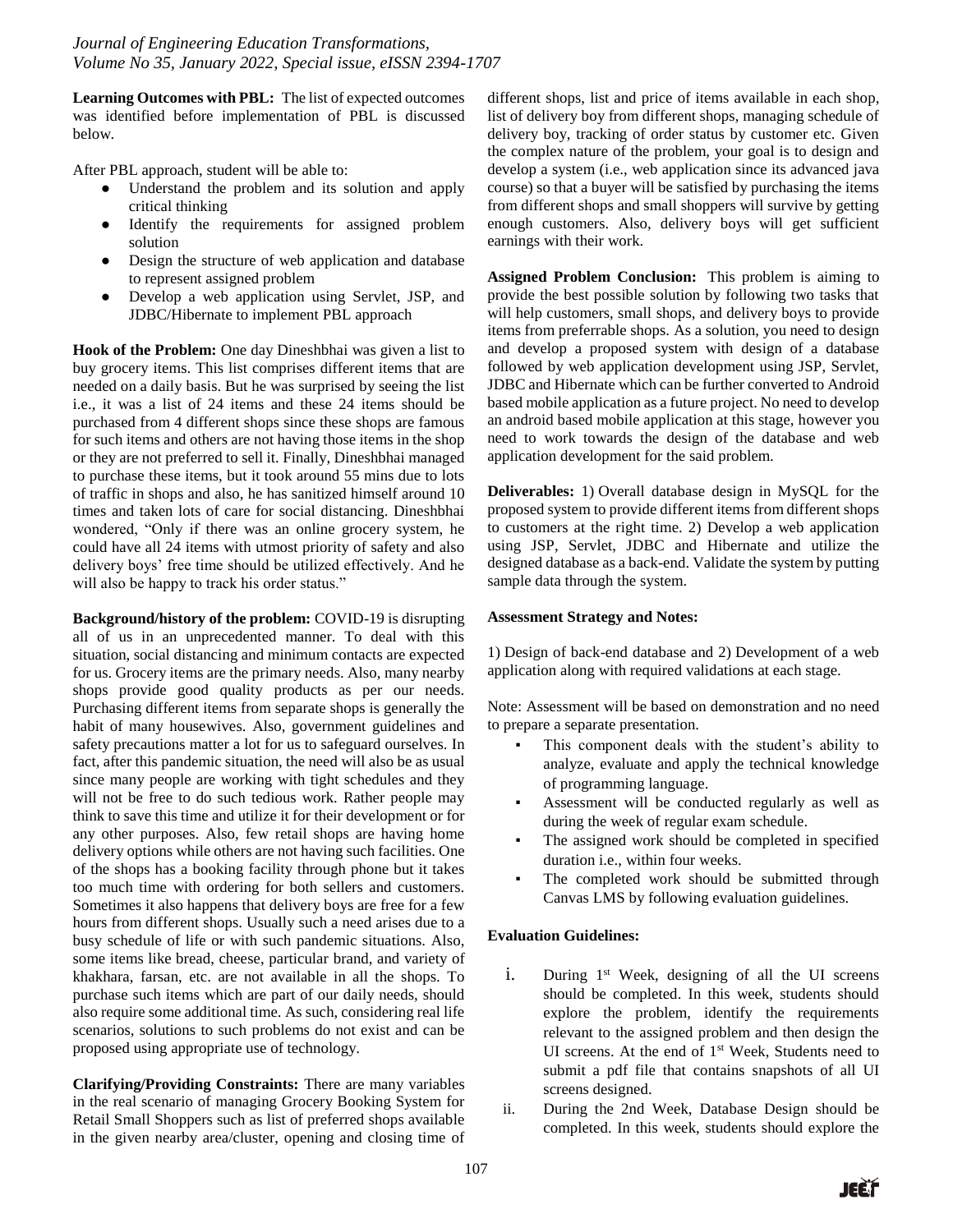problem by concerning the database, identify the relevant tables for the requirements/UI screens relevant to the assigned problem and then design all the tables along with all required fields, constraints, relationships etc. At the end of  $2<sup>nd</sup>$  Week, students need to submit a pdf file that contains snapshots of all database tables designed. All snapshots should clearly show the fields with size, constraints, relationships etc.

- iii. During  $3<sup>rd</sup>$  and  $4<sup>th</sup>$  Week, Database Connectivity along with Implementation code should be completed. In these weeks, students should write the code for proposed UI screens. At the end of  $3<sup>rd</sup>$  Week, students should share the progress on implementation, and it is expected to complete around 50% of the code. At the end of 4th Week, students should share the progress on implementation, and it is expected to complete the remaining work.
- iv. During the week of the regular exam schedule for the subject, students should also demonstrate the whole project and assessment will be done by the faculty coordinator.

# **Rubric for PBL Implementation (Total Marks: 40):**

There are three significant parameters which are considered for PBL implementation through web application: database design, UI design, and database connectivity. Let's go through individually for all such parameters.

## **Database Design:**

Not Satisfactory (0-3): Only a few tables, validation constraints and referential integrities are provided for the proposed solution and overall database design is not satisfactory.

Average (4-7): Some tables, validation constraints and referential integrities are supposed to be revised for the proposed solution.

Satisfactory (8-10): All tables, validation constraints and referential integrities are provided for the proposed solution and overall database design is satisfactory.

# **UI Design:**

Not Satisfactory (0-3): Only a few UI Screens are designed and lots of revisions are required to make it appropriate.

Average (4-7): Some UI Screens are proper and it's acceptable but not up to mark as overall application design.

Satisfactory (8-10): All UI Screens are designed and it's up to the mark.

# **Database Connectivity:**

Not Satisfactory (0-8): Only a few required UI Screens are connected with the database and lots of revisions are required to make it appropriate.

Average (9-13): Some required UI Screens are connected with the database and its acceptable but not up to mark as overall connectivity of all required UI Screens.

Satisfactory (14-20): All required UI Screens are connected with the database and it's up to the mark.

# **Student Pack:**

Student pack consisted of problem title, facilitator name, learning outcomes of the problem, scenario, assessment strategy, evaluation guidelines, assessment rubric etc. Student pack was shared well in advance before starting the implementation of PBL. It plays an important role for students to get early knowledge of a problem and its solutions execution process.

# **Learning Sequence:**

In Problem Based Contextual Work, students have responsibility for their own learning by identifying their learning issues and needs. The students work with the following learning materials:

- the problem situation
- a list of objectives that the student is expected to master while working on the problem
- a reference list of materials that pertain to the basic objectives
- questions that focus on important concepts and applications of the knowledge base

Time allotted to each group is fixed and students have worked on the problem solutions in groups. Students are evaluated by instructors using a demonstration assessment method.

**Table: 1 Learning Sequence Sessions Summary**

| <b>Phase</b>  | <b>Learning Sequence</b>                                                                                                                                                                                                                                                                                                                                                                                                                                                                                                                                    | <b>Suggested</b><br><b>Duration</b> |
|---------------|-------------------------------------------------------------------------------------------------------------------------------------------------------------------------------------------------------------------------------------------------------------------------------------------------------------------------------------------------------------------------------------------------------------------------------------------------------------------------------------------------------------------------------------------------------------|-------------------------------------|
| 1             | Introducing the problem $&$ its<br>rationale                                                                                                                                                                                                                                                                                                                                                                                                                                                                                                                | 1 session                           |
| $\mathcal{L}$ | Exploration<br><b>Overview:</b> Problem is read, minor<br>ambiguities or uncertainties are<br>addressed<br><b>Initial discussion:</b> Free discussion<br>on different requirements and its<br>solution for database design, UI<br>templates, coding technologies<br>etc.<br><b>Systematization:</b> Ideas<br>are<br>screened and structured into three<br>different parts like (i) Database<br>Design (ii) UI Design $\&$ (iii)<br>Database Connectivity<br><b>Knowledge Gathering:</b> Group<br>work focused on learning for<br>Servlet/JSP and Hibernate. | 5 sessions                          |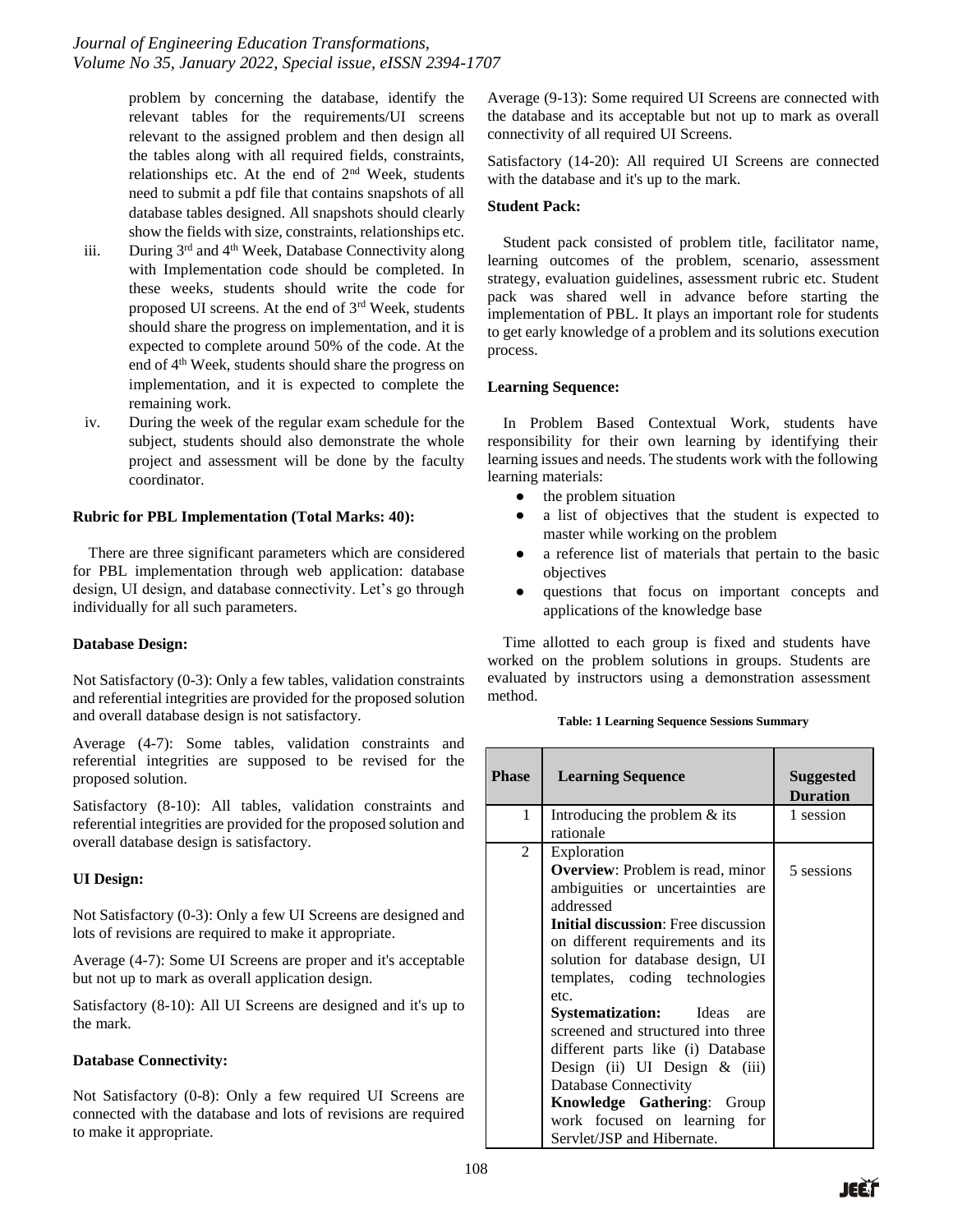|   | Doubt Solution: Students doubts<br>for different application<br>development concerns will be<br>addressed. |            |
|---|------------------------------------------------------------------------------------------------------------|------------|
| 3 | Demonstration and assessment of<br>deliverables                                                            | 4 sessions |
| 4 | Concluding session on process<br>and its execution                                                         | 1 session  |

**Expected Benefits from Proposed Approach:** This PBL component will increase the student's ability to understand the requirements and provide solution along with critical thinking.

**Expected Challenges of Proposed Method**: Students may submit answers in similar pattern that will make assessment cautious. This component does not include code optimization techniques. Problem definition should cover all the aspects that should cover the relevant syllabus. Students must be familiarized to solve the given problem during lab sessions and extra work.

## IV. RESULTS AND DISCUSSION

To examine the impact of PBL approach for Advanced Java subject, the result of B.Tech. (CE and IT branches) sixth semester students (A.Y. 2019-20 and 2020-21) are measured and highlighted in the Table 2 with distinct factors (Ganesh, 2018). Result of the academic year (A.Y. 2019-2020) indicates about 43% students who had secured more than over average score with traditional method-based examination whereas the result of the academic year (A.Y. 2020-2021) which was implemented with problem-based learning approach shows like around 88% students had secured more than over average score i.e., highlighted in Fig. 1. This evaluation illustrates that students are more noticeable and intriguing about solving PBL problems instead of raiding up theories and composing the solutions with traditional approach.

| Table: 2 Result Analysis Comparison for Advanced Java course |  |
|--------------------------------------------------------------|--|
|--------------------------------------------------------------|--|

| Advanced Java Result Analysis (For AY 2019-20 & 2021-21) |             |                                                                                        |                                                                          |  |  |
|----------------------------------------------------------|-------------|----------------------------------------------------------------------------------------|--------------------------------------------------------------------------|--|--|
| Level                                                    | Grade       | % Students<br>with<br><b>Traditional</b><br><b>MCO</b> Based<br>Exam<br>$(AY 2019-20)$ | % Students<br>with<br><b>Problem Based</b><br>Learning<br>$(AY 2020-21)$ |  |  |
| Outstanding                                              | A+          | 10.14                                                                                  | 30.50                                                                    |  |  |
| Excellent                                                | А           | 15.32                                                                                  | 23.54                                                                    |  |  |
| Very Good                                                | $_{\rm B+}$ | 8.14                                                                                   | 16.85                                                                    |  |  |
| Good                                                     | B           | 9.22                                                                                   | 16.78                                                                    |  |  |
| Above<br>Average                                         | $C+$        | 25.29                                                                                  | 6.29                                                                     |  |  |
| Average                                                  | C           | 19.05                                                                                  | 3.46                                                                     |  |  |
| Poor                                                     | D           | 8.82                                                                                   | 2.58                                                                     |  |  |
| Fail                                                     | F           | 4.02                                                                                   | 0.00                                                                     |  |  |



**Fig. 1. Result Analysis Comparison (A)**

As shown in Fig. 1, result improvement for the proposed method is clearly found compared to the traditional written approach.



**Fig. 2. Result Analysis Comparison between ">=60% Students Group" & "<60% Students Group"**

Fig. 2 highlights the increasing number of students with grades (>=60%) for the PBL approach compared to the traditional MCQ based approach.

The Control group and test group are set up to evaluate the effect of the proposed approach on student's knowledge. The control group i.e., traditional MCQ based approach (A.Y. 2019- 20 Exam Evaluation i.e., given in last second column of Table 2) and experimental group (AY 2020-21 Exam Evaluation i.e., given in last column) i.e., proposed approach is compared against each other in this experiment. The descriptive analysis was utilized to illustrate the mean and the standard deviation of the score. Since the secured marks for traditional and proposed approach exams were collected for the same subject in two different years, the paired t-test was utilized to test the significant distinction for both exams' score. The paired t-test was conducted to test the hypothesis.

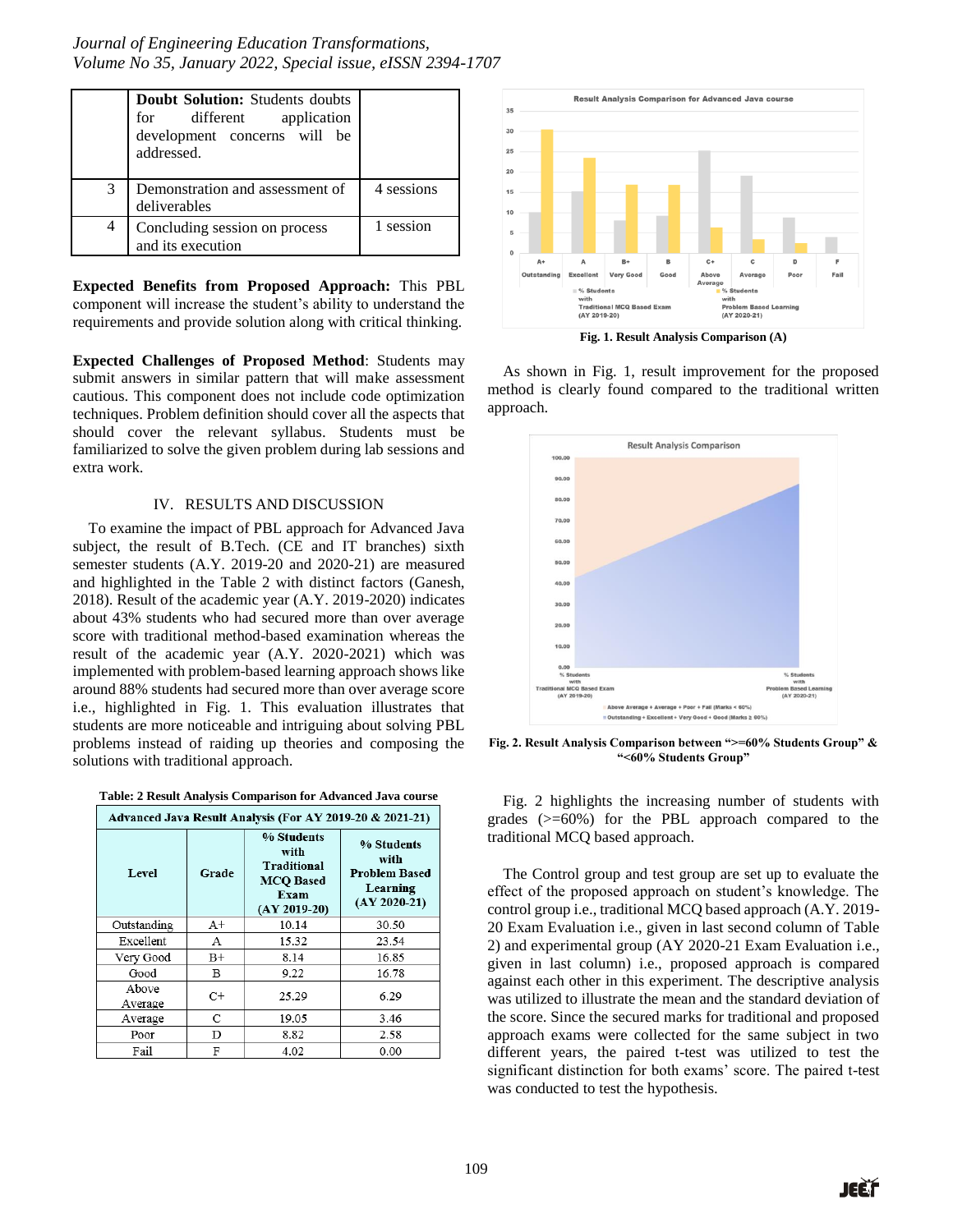Table 3 shows the combined tests' measurements of traditional MCQ based approach and proposed PBL approach. The overall result shows that there is around 2 times improvement with the proposed PBL approach for grades  $(>=60\%)$ .

| Level               | <b>Traditional MCO</b><br><b>Based Approach (%)</b> |                                     | <b>Problem Based Learning</b><br>Approach $(\% )$ |                                     |
|---------------------|-----------------------------------------------------|-------------------------------------|---------------------------------------------------|-------------------------------------|
|                     | Mean                                                | <b>Standard</b><br><b>Deviation</b> | Mean                                              | <b>Standard</b><br><b>Deviation</b> |
| Grades<br>$>= 60\%$ | 10.71                                               | 3.18                                | 21.92                                             | 4.3                                 |
| Grades<br>$< 60\%$  | 14.30                                               | 9.64                                | 3.08                                              | 2.59                                |



**Fig. 3. Results of Paired Samples t-Test over Grades (>=60%)**

**Table: 4 Results of Paired Samples T-Test of Traditional and PBL Approach**

| <i><b>IMPLOUTH</b></i> |                        |                           |              |  |
|------------------------|------------------------|---------------------------|--------------|--|
| Level                  | Paired Differences (%) | t-test result             |              |  |
|                        | Mean                   | <b>Standard Deviation</b> |              |  |
|                        |                        |                           | $(2-tailed)$ |  |
| Grades $\geq 60\%$     | 11.21                  |                           |              |  |

The hypothesis testing with paired sample t-test was utilized for this study. The results are anticipated to suggest higher mean value for PBL approach than traditional MCQ based approach.

The null hypothesis H0: There's no distinction in mean for the proposed approach than the traditional MCQ based approach.

Elective hypothesis  $H_1$ : There's a distinction in meaning for the proposed approach than the traditional MCQ based approach.

Table 4 and Fig. 3 show the findings of paired t-test for grades (>=60%). At 5% significance level, all null hypotheses are rejected and t-test result i.eP-value indicates that with proposed approach results have been improved undoubtedly compared to traditional MCQ based approach. In such a way, it can be concluded that there is a statistically remarkable contrast between mean score of the traditional MCQ approach and proposed PBL approach. Subsequently, it is noticeable that the proposed approach can upgrade the students' functional skills essentially.

#### **Post Implementation**

#### **Student Feedback:**

For the proposed approach, the feedback was conducted from students' groups and 92% students showed positiveness towards the PBL approach. This feedback shows the students'

understanding of the concepts and enthusiasm for the PBL approach towards advanced java subjects.

#### **Facilitator Reflection:**

For the proposed approach, the reflection from the facilitator was conducted and found more positive towards the PBL approach. This feedback indicates the favorableness towards the PBL approach for advanced java subjects.

### **V. CONCLUSIONS**

This research looks at the use of PBL in the education process, which is suitable for real-life applications development needs related to undergraduate students of Computer Engineering and Information Technology branches. Use of PBL in Advanced Java course, allowed students to develop the skills like recognize the actual attributes of problem through critical thinking, identify requirements for the system development, design the system flow and database, implement the concepts of advanced java to develop web application (for problem solution) etc. i.e., according to the reports and monitoring of the students during the activities related to the project, and the results observed by the facilitator. The results of this research suggest that the implementation of PBL in Advanced Java at School of Engineering, RK University sheds light on a positive and promising finding that PBL motivates the process of 'learning'. and develop soft, logical, practical etc. skills which lead to the hypothesis of an engineering education that aims to reduce the gap between theory and practice in learning advanced courses in higher semesters of computeroriented branches in engineering. This research contributes to a newer approach i.e., delivery method for Advanced Java course in the Computer Engineering and Information Technology branches.

### **REFERENCES**

- D. Boud and G. Feletti. The Challenge of Problem Based Learning. Kogan Page, 1991.
- J. Biggs. What the Student Does: teaching for enhanced learning. Higher Education Research and Development 18 (1), 57-75 (1999).
- Duch, B. J., Groh, S. E, & Allen, D. E. (Eds.). (2001). *The power of problem-based learning*. Sterling, VA: Stylus.
- K.N.L. Wee, Jump Start Authentic Problem Based Learning, Prentice Hall Pearson Education South Asia Pte. Ltd., Singapore, 2004.
- C. E. Hmelo-Silver, Problem-based learning: What and how do students learn? Educational Psychology Review, 16, 2004, pp. 235–266.
- D.H. Schunk, Learning theories: An educational perspective, Pearson Prentice Hall, New Jersey, 2004.
- D. Gijbels, F. Dochy, P. Van den Bossche and M. Segers, Effects of problem-based learning: A meta-analysis
- from the angle of assessment, Rev. of Edu. Research, 75, 2005, pp. 27–61.